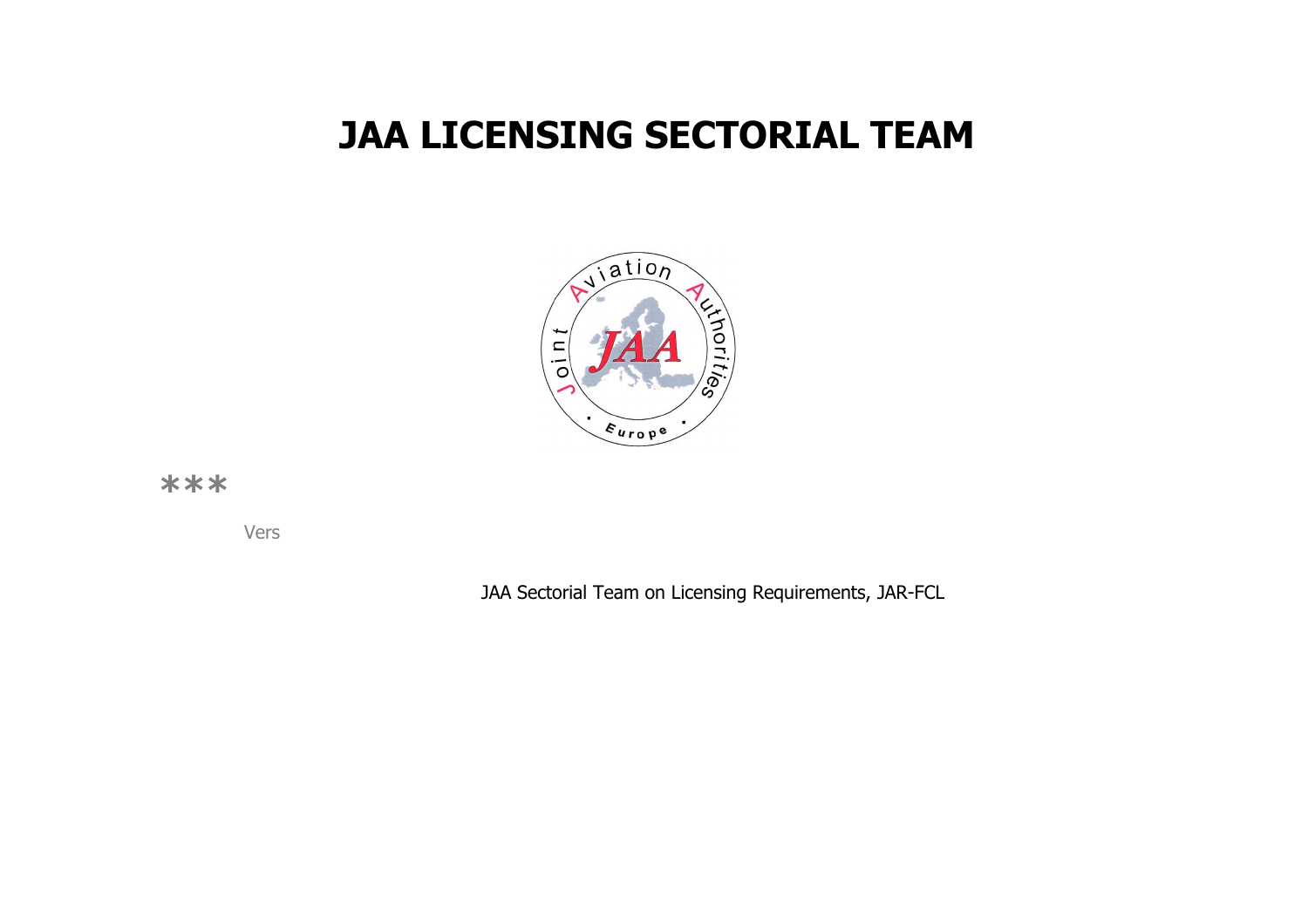### Comment/Response Document NPA-FCL 4 – 18 (Flight Engineers)

| <b>Proposed text/comment</b><br><b>Commentator</b><br><b>Comment</b><br>number | Reason(s) for proposed<br>text/comment | <b>Response</b> |
|--------------------------------------------------------------------------------|----------------------------------------|-----------------|
|--------------------------------------------------------------------------------|----------------------------------------|-----------------|

#### **General**

| $\mid$ 002 | <b>CAA Denmark</b> | This NPA does not give rise to any<br>comments from the CAA -Denmark | Noted. |
|------------|--------------------|----------------------------------------------------------------------|--------|
| 006        | LFV Sweden         | This NPA does not give rise to any<br>comments from the LFV Sweden   | Noted. |

### **JAR-FCL 4.025 (b)**

| 007 | CAA UK | Replace proposed text with: "When<br>issuing or revalidating/renewing a<br>rating, the Authority may extend | see NPA FCL 1-16, comment to the<br>same effect | Accepted, but with the following text<br>change:                                                                                                                                                                                                  |
|-----|--------|-------------------------------------------------------------------------------------------------------------|-------------------------------------------------|---------------------------------------------------------------------------------------------------------------------------------------------------------------------------------------------------------------------------------------------------|
|     |        | the validity period of the rating until<br>the end of the month in which the                                |                                                 | Validity of the licence and<br>(b)<br>revalidation of a rating.                                                                                                                                                                                   |
|     |        | validity would otherwise expire."                                                                           |                                                 | $(1)$ The validity of the licence is<br>determined by the validity of the<br>ratings contained therein and<br>the<br>medical certificate (see IEM FCL<br>$1.025$ ).                                                                               |
|     |        |                                                                                                             |                                                 | (2) When issuing or revalidating /<br>renewing a rating, the Authority may<br>extend the validity period of the rating<br>until the end of the month in which the<br>validity would otherwise expire, that<br>date remains the expiry date of the |
|     |        |                                                                                                             |                                                 | rating.                                                                                                                                                                                                                                           |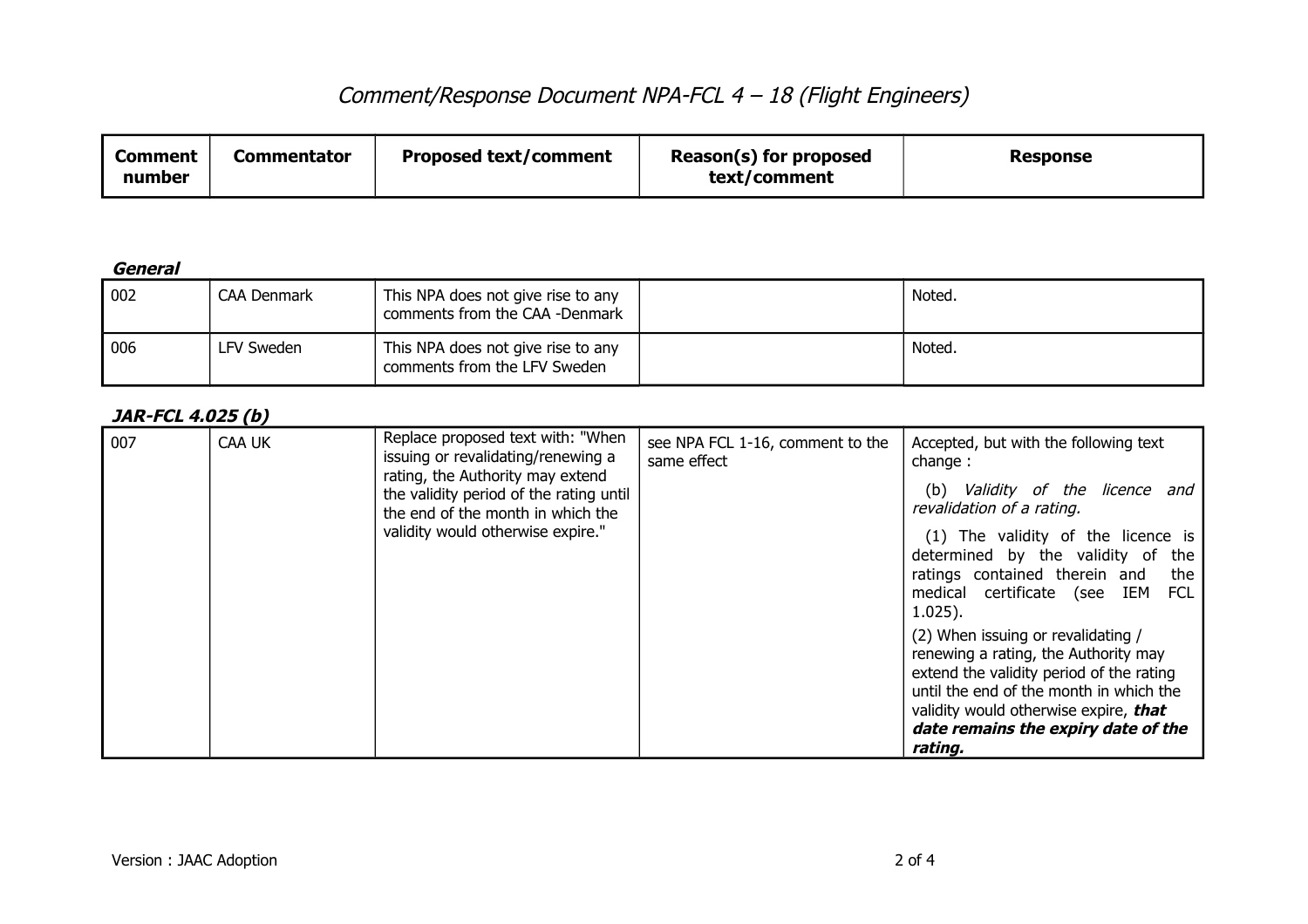## Comment/Response Document NPA-FCL 4 – 18 (Flight Engineers)

| <b>Commentator</b><br><b>Comment</b><br>number | <b>Proposed text/comment</b> | Reason(s) for proposed<br>text/comment | <b>Response</b> |
|------------------------------------------------|------------------------------|----------------------------------------|-----------------|
|------------------------------------------------|------------------------------|----------------------------------------|-----------------|

### **JAR-FCL 4.065 (b)**

| 008                  | <b>DGAC France</b>                                                                                                                                                                                                       | propose different text, see text<br>below                                                                                                                                                                                                                                                                                                                                                                                                                            | see NPA FCL 1-16, comment to the<br>same effect                                                                                                                                                                                       | Accepted, with the following amendment<br>to JAR-FCL 1.065 as mentioned below.                                                                                                                                                                                                                                                                                                                        |
|----------------------|--------------------------------------------------------------------------------------------------------------------------------------------------------------------------------------------------------------------------|----------------------------------------------------------------------------------------------------------------------------------------------------------------------------------------------------------------------------------------------------------------------------------------------------------------------------------------------------------------------------------------------------------------------------------------------------------------------|---------------------------------------------------------------------------------------------------------------------------------------------------------------------------------------------------------------------------------------|-------------------------------------------------------------------------------------------------------------------------------------------------------------------------------------------------------------------------------------------------------------------------------------------------------------------------------------------------------------------------------------------------------|
| (i)<br>(ii)<br>(iii) | under the authority of that other member state.<br>Any such agreement shall allow credit for:<br>theoretical knowledge training and examinations;<br>medical examination and assessment;<br>flight training and testing, | (b) In circumstances acceptable by the authority of one JAA Member State,<br>and when the requirements of paragraph (a) above are not completed<br>under the authority of that State by an applicant, an agreement may be<br>made with another JAA Member State to complete the training and testing<br>This credit must be acceptable by that other Member State to complete the<br>required training and testing for this applicant in order to issue the licence. | licence issue'<br>responsibility of the other Authority.<br>The agreement shall allow for :<br>(2) medical examination and assessment;<br>(3) flight training and testing,<br>The Authorities shall agree the State of Licence issue. | (a) An applicant shall demonstrate the satisfactory completion of<br>all requirements for licence issue to the Authority of the "State of<br>(b) In circumstances agreed by both Authorities, an applicant who<br>has commenced training under the responsibility of one Authority<br>may be permitted to complete the requirements under the<br>(1) theoretical knowledge training and examinations; |